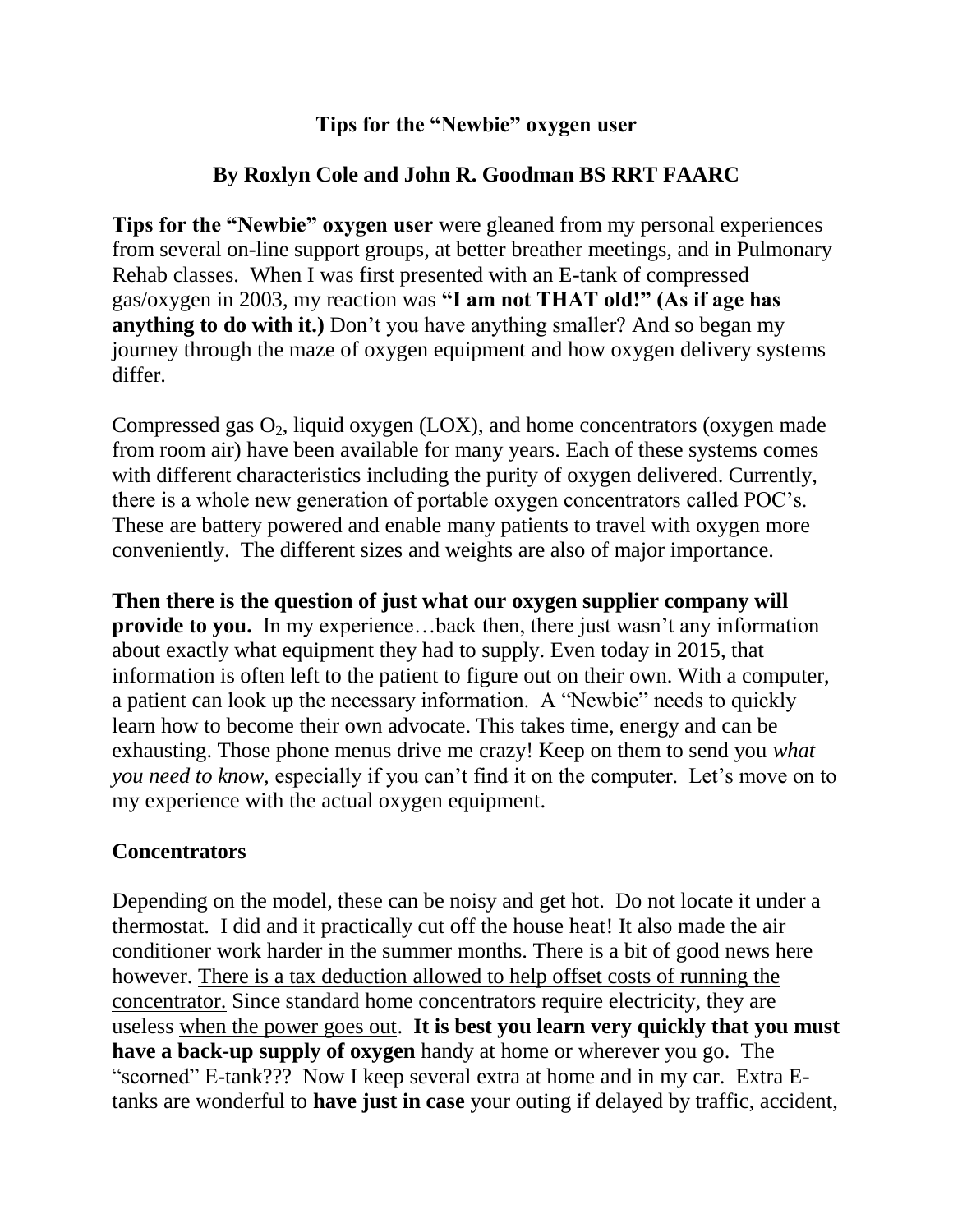weather or whatever reason, as E-tanks just don't leak. **If you don't have back up oxygen, you can go to a local fire station for help.**

# **Liquid oxygen (LOX)**

Liquid oxygen portables are lighter weight and last longer, but they do eventually lose their oxygen (some sort of evaporation process) whether they are used or not, so keep those E-tanks for backup. If you are lucky enough to have your doctor prescribe liquid  $O_2$  for you, and you already have a concentrator, you may have to argue to be allowed to have compressed gas cylinders in addition. Tell your oxygen supply company that they are for back-up. I had to press the safety issue for my life and breathing. My company then allowed me to keep some E-tanks and a smaller portable device with regulator.

When a provider gives you a negative experience, ask your doctor to make it clear in his/her prescription as to what your oxygen needs are. How much oxygen delivery do you need at rest AND for exercise or exertion? Have them give **your highest delivery requirement;** otherwise the supplier will not deliver suitable equipment. For example, if you need over 6 L/min for exercise, you will need a larger concentrator that delivers 10 L/min, because the one they normally deliver only goes up to 5 or 6 liters per minute. If you use compressed gas cylinders, you will need a regulator that is designed for higher flow delivery. The same is true with liquid portables. Normally they can deliver up to 6 L/min, but there are higher flow models available that can go from 1-15 L/min. The supplier/provider will not give you these without the doctor's explicit prescription.

## **The actual method of oxygen delivery is up to you**

The cannula and tubing: long and short, thick or thin, stiff or soft, clear or green, long prongs or short ones, curved or not so curved and even some that downright smell awful. If you are lucky and you were sent to pulmonary rehab classes you will learn a lot there. But, lacking that, if you have a problem and do not have a computer where you can find information easily, you should not hesitate to call your oxygen provider to ask about *anything that bothers* you about your cannula, or how to use your system(s).

Ask for a manual about your equipment. Generally to do this you need to find out who the manager of your oxygen provider is, his desk phone number and his email address. Otherwise, you may get someone on long distance. Some oxygen providers give good instructions or very good paper copy, but years ago, my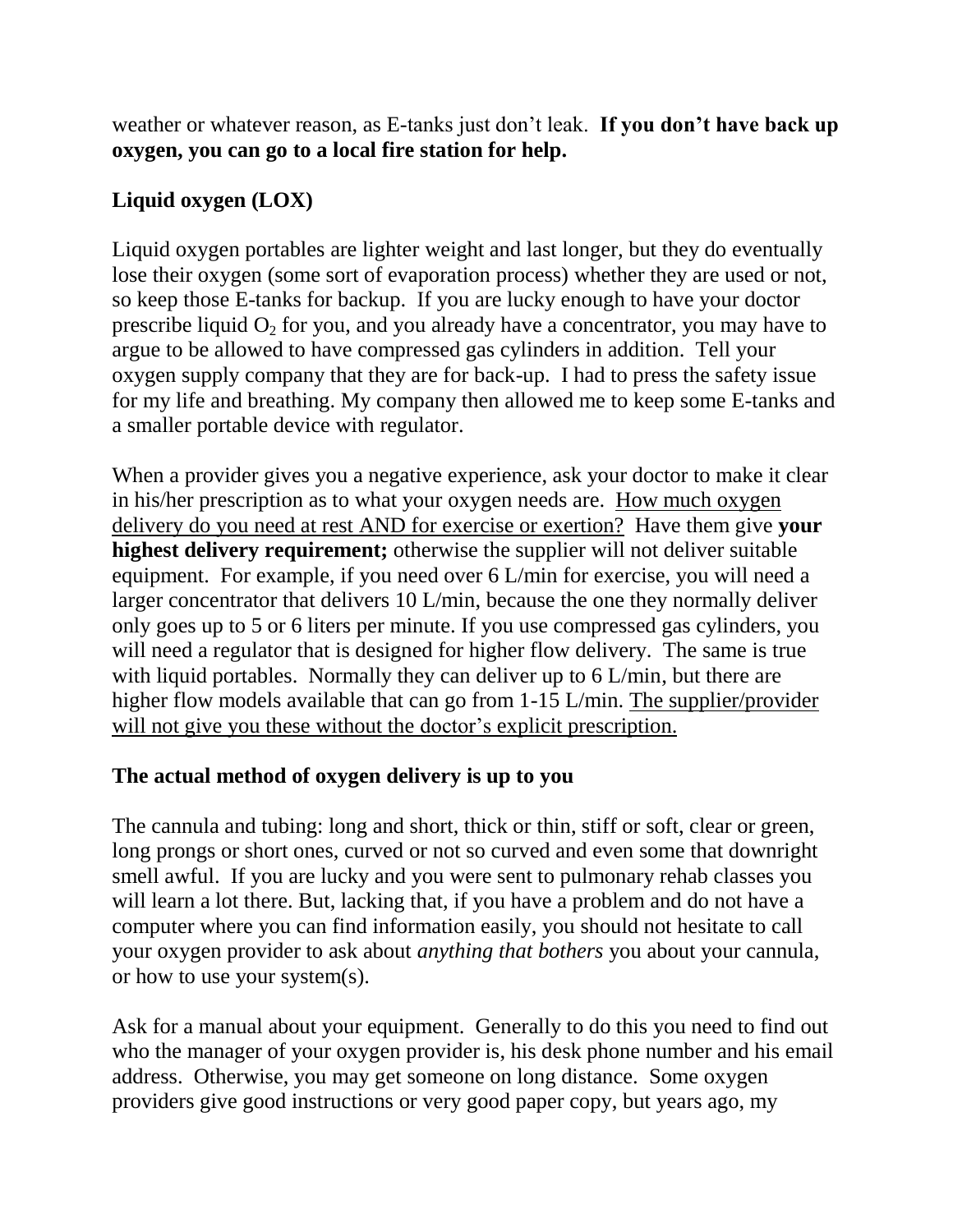introduction was 20 minutes, and I was left without any paper copy of how to operate my equipment. It was a scary and frustrating situation. Thank goodness I was sent to pulmonary rehab. I urge everyone to ask their doctor about pulmonary rehab classes and liquid oxygen. LOX provides the highest and best purity of oxygen.

The long tubes (usually referred to as connecting tubing) attach to your concentrator or liquid oxygen reservoirs. Both of these may have a humidifier attachment. **Humidity is extremely important for your lung/comfort** when supplementary oxygen is being blown into you. Make sure the bottle is on properly, **not cross threaded** or you may lose or leak out the oxygen before it even gets into the connecting tubing that goes to you. One of the first things everyone learns is one's ears feel like they are being shaved off when someone steps on their connecting tubing and it brings them to a screeching stop.

**Eliminate those ear sores.** Clip the tube to your waistline so the tug goes there instead of up to your ears. Badge clips, office clips, anything that will hold it there. Some even put a loop around their wrist by using a "swivel connector." Smell of the cannula objectionable? Ask for another brand as we all have various sensitivities. Some like an especially "soft" hose. Remember a brand for which you have to pay extra is not routinely supplied. Better yet, look into Oxyview glasses or Transtracheal oxygen delivery.

**Lubricate your nostrils. Water-based lubricants** help prevent dryness, irritation, and cracking of the nose associated with supplemental oxygen delivery. Prongs too long? You can snip them down, ask for another model cannula, or you might even try a child size cannula.

**Concerning pulse devices.** Different pulse deliveries give different pulses. Some may feel almost like a "blast" of oxygen. Over time this can actually cause erosions or sores in the nose. Compressed oxygen cylinders give a harder bolus of oxygen. Most of the liquid portables that I have tested are *somewhat* softer in the delivery of a pulse/puff/bolus.

Connecting tube tangles and snarls can be controlled. Carefully coil the 25 or 50 foot long tube and neatly place it into a net bag (the type used to keep delicate items separate). Place it in the clothes dryer with a few buffer towels around it. Remove after 10 minutes. Check to see if it is warm, soft and supple. Upon removal, quickly stretch it out its to its full length. It's nice to have a helper here, one at each end to stretch it out flat to cool. Using swivel connectors between